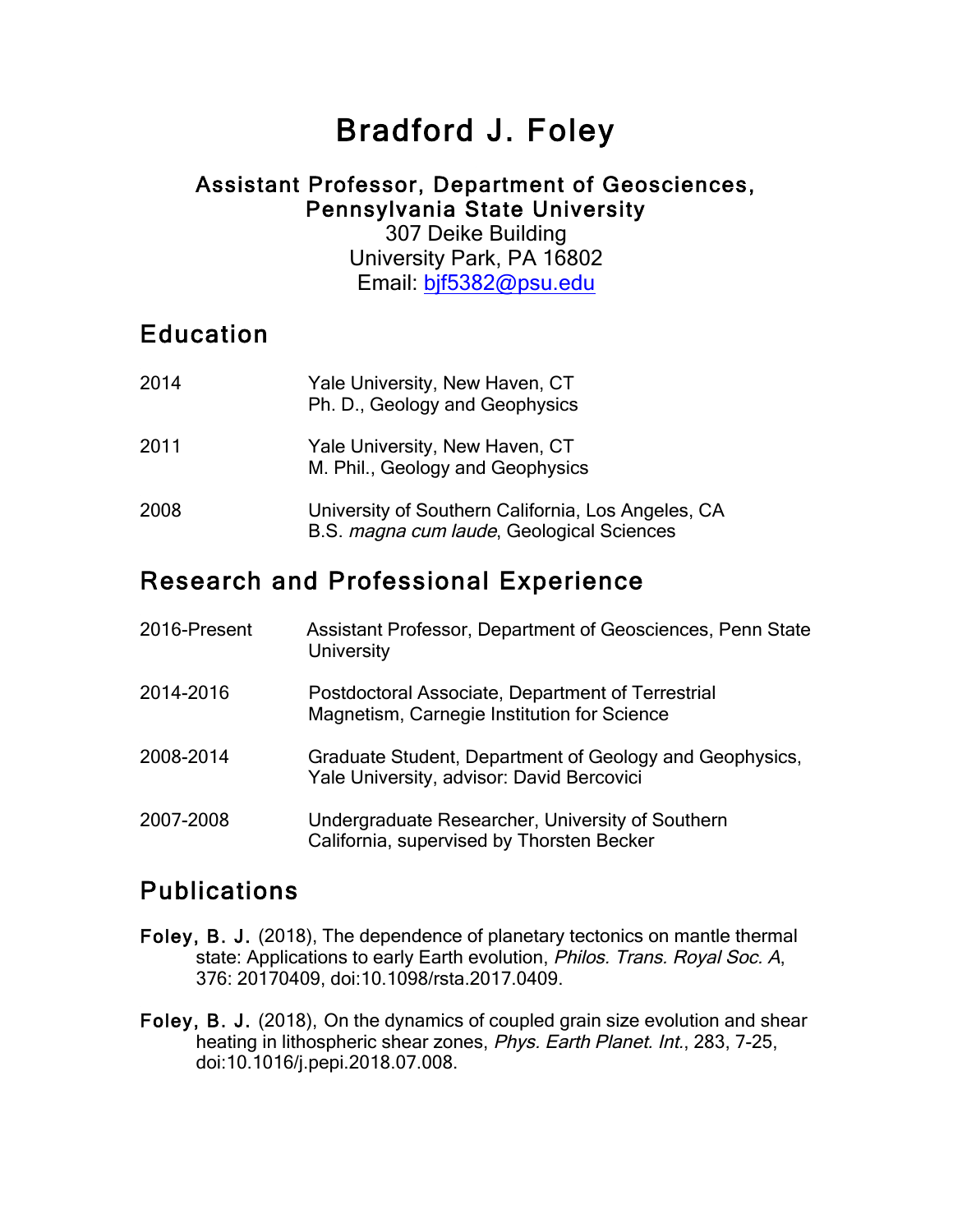- Foley, B. J. and A. J. Smye (2018), Carbon cycling and habitability of Earthsize stagnant lid planets, Astrobiology, 18 (7), 873-896, doi:10.1089/ast.2017.1695
- Foley, B. J. and H. Rizo (2017), Long-term preservation of early-formed mantle heterogeneity by mobile lid convection: Importance of grainsize evolution, Earth Planet. Sci. Lett., 475, 94-105, doi:10.1016/j.epsl.2017.07.031.
- Lenardic, A., A. M. Jellinek, B. J. Foley, C. O'Neill, and W. B. Moore (2016), Climate-Tectonic Coupling: Variations in the Mean, Variations about the Mean, Variations in Mode, J. Geophys. Res. Planets,121, doi:10.1002/2016JE005089.
- Foley, B. J. and P. E. Driscoll (2016), Whole planet coupling between climate, mantle, and core: Implications for rocky planet evolution, Geochem. Geophys. Geosyst., 17, 1885–1914, doi:10.1002/2015GC006210.
- Foley, B. J., (2015), The role of tectonic-climate coupling and exposed land area in the development of habitable climates on rocky planets, Astrophys. J., 812, doi:10.1088/0004-637X/812/1/36
- Foley, B. J., D. Bercovici, and L.T. Elkins-Tanton (2014), Initiation of plate tectonics from post-magma ocean thermo-chemical convection, J. Geophys. Res. Solid Earth, 119, 1-24, doi:10.1002/2014JB011121.
- Foley, B.J. and D. Bercovici (2014), Scaling laws for convection with temperature-dependent viscosity and grain-damage, Geophys. J. Int., 199 (1): 580-603, doi:10.1093/gji/ggu275.
- Foley, B. J., D. Bercovici, and W. Landuyt (2012), The conditions for plate tectonics on super-Earths: Inferences from convection models with damage, Earth Planet. Sci. Lett., 331-332, 281-290, doi:10.1016/j.epsl.2012.03.028.
- Foley, B. J. and M. D. Long (2011), Upper and mid-mantle anisotropy beneath the Tonga slab, Geophys. Res. Lett., 38, L02303, doi:10.1029/2010GL046021.
- Foley, B. J. and T. W. Becker (2009), Generation of plate-like behavior and mantle heterogeneity from a spherical, viscoplastic convection model, Geochem. Geophys. Geosyst., 10, Q08001, doi:10.1029/2009GC002378.

## Invited Talks

October 2018 "Prospects for habitability of Earth-sized stagnant lid planets" University of Washington Astrobiology Seminar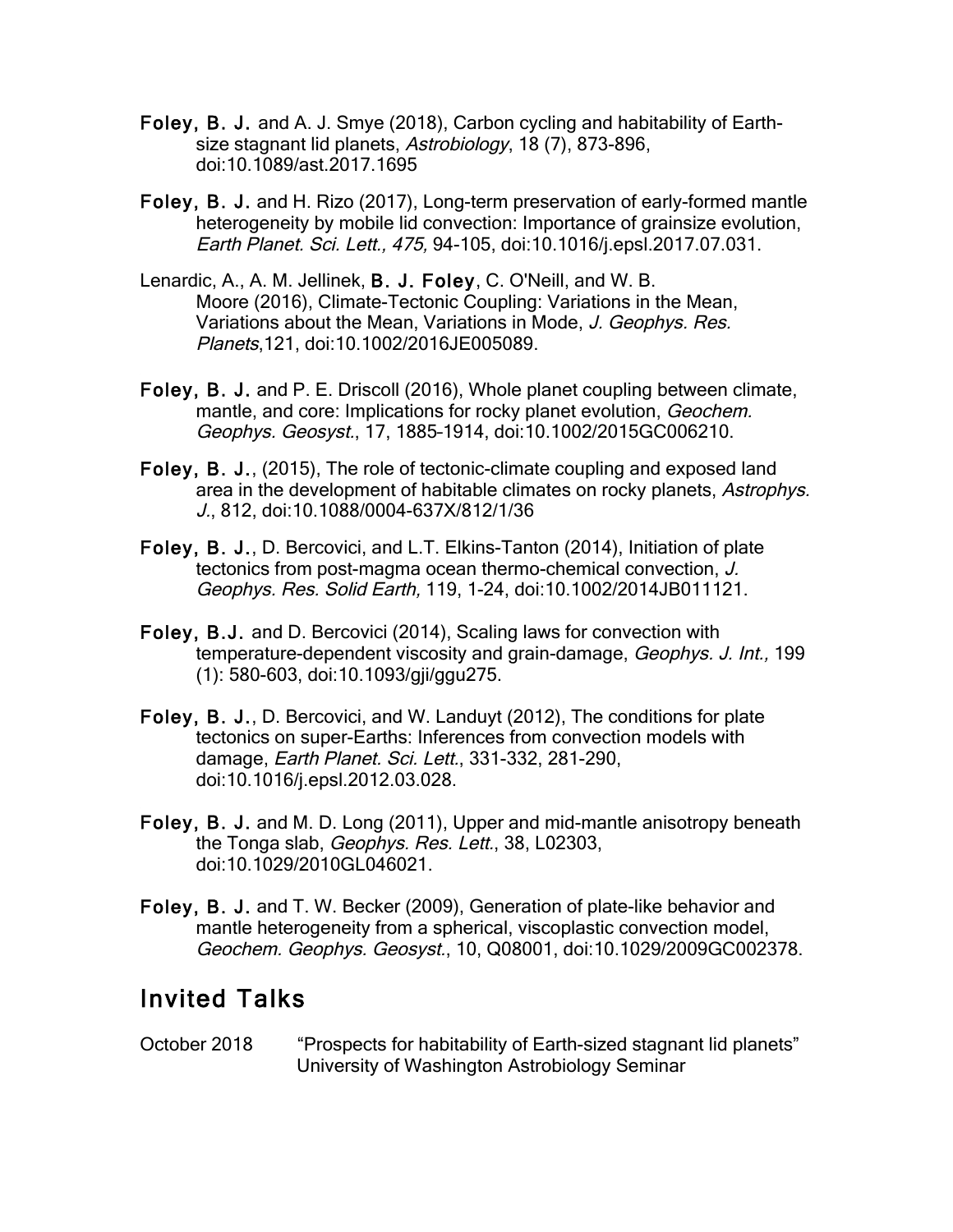| March 2018        | "Constraints on early Earth tectonics from convection models<br>with damage theory"<br>Royal Society Discussion Meeting, "Earth dynamics and the<br>development of plate tectonics" |
|-------------------|-------------------------------------------------------------------------------------------------------------------------------------------------------------------------------------|
| <b>June 2017</b>  | "Controls on the tectonic evolution of terrestrial planets"<br>Gordon Research Conference on The Origin of Solar<br><b>Systems</b>                                                  |
| March 2017        | "Early Earth Geodynamics: Insights from Convection Models<br>with Grainsize Evolution"<br><b>Rutgers University</b>                                                                 |
| Dec 2016          | "Weathering on a Stagnant Lid Planet: Prospects for<br>Habitability?"<br><b>AGU Fall meeting</b>                                                                                    |
| Sept 2016         | "Early Earth Geodynamics: Insights from Convection Models<br>with Grainsize Evolution"<br>University of Maryland                                                                    |
| Dec 2015          | "Whole Planet Coupling from Climate to Core: Implications<br>for the Evolution of Rocky Planets and their Prospects for<br>Habitability"<br><b>AGU Fall meeting</b>                 |
| May 2015          | "Long Mantle Mixing Times for the early Earth Inferred from<br>Convection Models with Grain-Damage"<br><b>AGU Spring meeting</b>                                                    |
| <b>March 2015</b> | "Initiation of Plate Tectonics and the Development of<br>Habitable Climates on Rocky Planets"<br><b>Penn State University</b>                                                       |
| <b>July 2014</b>  | "Initiation of Plate Tectonics on the Early Earth: Insights from<br><b>Numerical Convection Models"</b><br>Department of Terrestrial Magnetism Seminar                              |
| June 2014         | "Coupling Between Climate and Tectonics via Plate<br>Generation with Grain-Damage"<br>Deep Carbon Cycle Modeling Workshop                                                           |
| May 2014          | "Generation of Plate Tectonics with Grain-Damage and<br>Implications for Planetary Habitability"<br>Dept. of Terrestrial Magnetism Astronomy Seminar                                |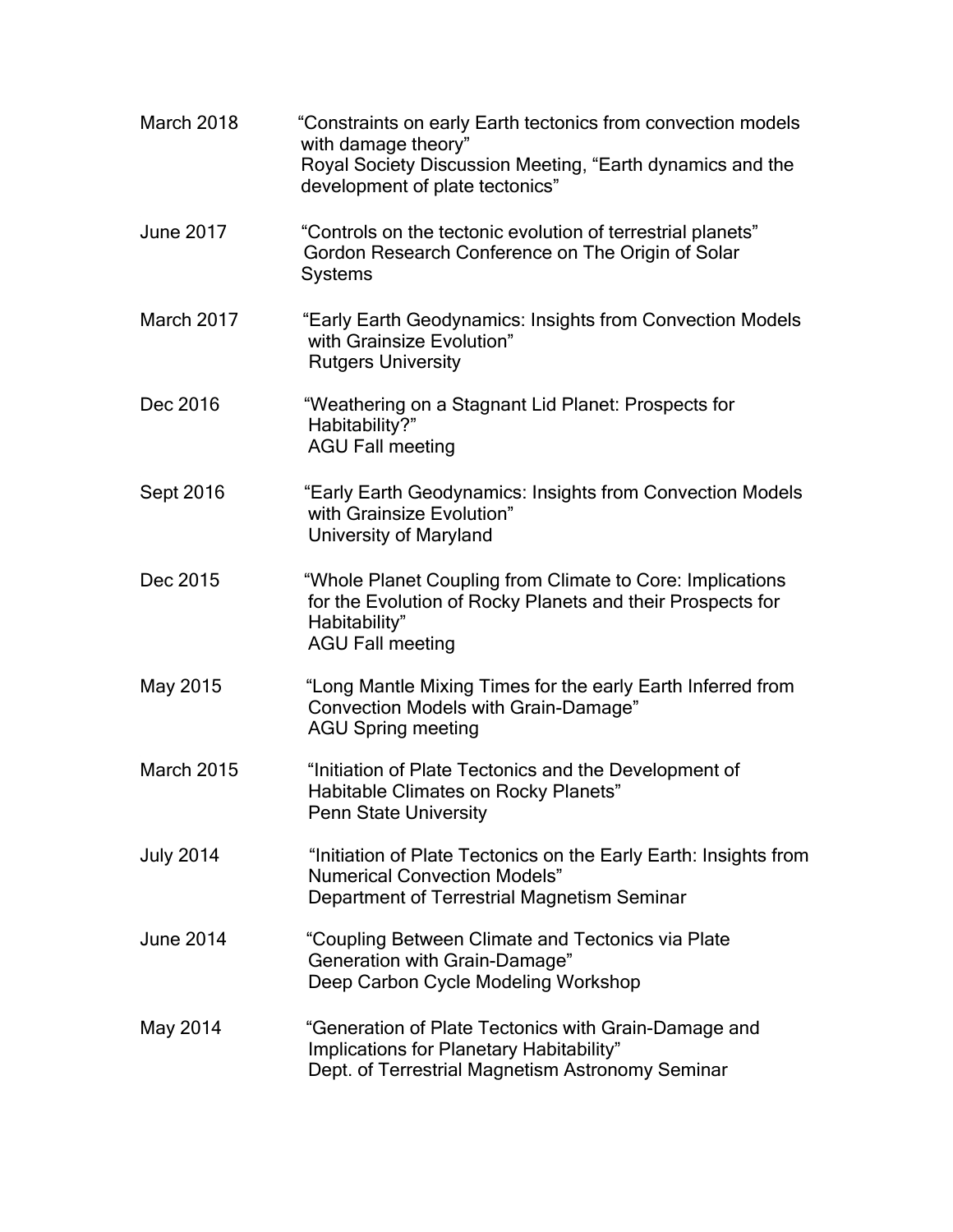| April 2014    | "Initiation of Plate Tectonics from Post-Magma Ocean<br><b>Thermochemical Convection"</b><br>University of Texas, Austin                                                      |
|---------------|-------------------------------------------------------------------------------------------------------------------------------------------------------------------------------|
| February 2014 | "Initiation of Plate Tectonics from Post-Magma Ocean<br><b>Thermochemical Convection"</b><br>University of Houston                                                            |
| April 2013    | "Is Plate Tectonics Likely on Super-Earths? Inferences from<br>Convection Models with Damage,"<br>Scripps Institution for Oceanography, University of California<br>San Diego |
| March 2013    | "Is Plate Tectonics Likely on Super-Earths? Inferences from<br>Convection Models with Damage,"<br>Department of Terrestrial Magnetism Seminar                                 |
| Awards        |                                                                                                                                                                               |
| 2013          | Elias Loomis Prize for excellence in studies of physics of the<br>Earth, Yale University                                                                                      |
| 2012          | AAAS/Science Program for Excellence in Science, Two year<br>sponsored AAAS/Science membership                                                                                 |
| 2011          | Estwing Hammer Prize for outstanding geology graduate<br>student, Yale University                                                                                             |
| 2008          | Estwing Hammer Prize for highest undergraduate GPA, USC                                                                                                                       |
| 2008          | 2 <sup>nd</sup> Place in USC undergraduate research symposium,<br>physical sciences division                                                                                  |

# Teaching Experience

| 2017-present | GEOSC 497: Planetary Geophysics, GEOSC 203: Physical<br>processes in the geosciences, EARTH 2: The Earth system<br>and global change    |
|--------------|-----------------------------------------------------------------------------------------------------------------------------------------|
| 2008-2012    | Teaching Fellow for Yale University courses 'Natural<br>Disasters', 'Introduction to Earth and Planetary Physics', and<br>'Geodynamics' |
| 2013         | Organizer and teacher for graduate student run course "Intro"<br>to concepts in Geology and Geophysics"                                 |